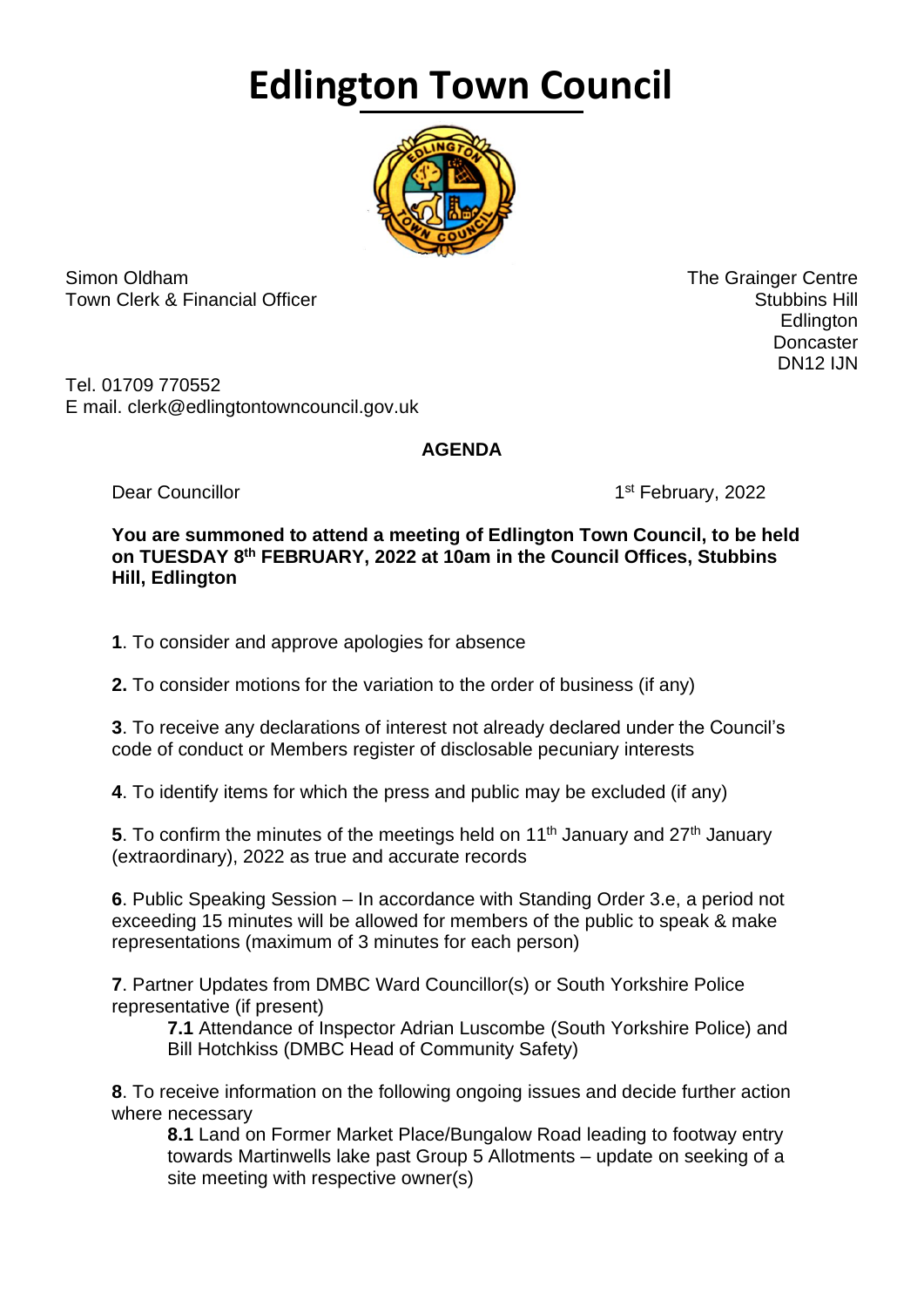**8.2** Edlington Swimming Baths refurbishment programme – update re meeting request

**9.** Planning – To consider any Planning Application Consultations (if any) **9.1** 21/03598/FUL - Erection of detached house and creation of access to rear, 113 Staveley Street, Edlington, DN12 1BW

**10**. Report of the Clerk – To receive updates and consider matters in respect of:

**10.1** Burial ground – 100-year centenary (August 2022)

**10.2** Allotments

**10.3** Community Centre

**10.4** Recreation Ground/Miners Memorial Garden – a) update on site meeting held with DMBC Play Area Inspector 1/2/22 and remedial repairs to be undertaken

**10.5** Improvement Projects & Events – a) Preparations for Queen's Platinum Jubilee – "Party in the Park" commemoration – meeting with partner/local community groups 8/2/22 2pm; b) Remembrance Sunday – arranging a meeting with contacts at Balby barracks re Army Cadet's participation on 13/11/22

**10.6** Update re Working Group 1/2/22 - "Improving communications with and standing in the local community"

**10.7** To consider the interim report of the Internal Auditor for 2021/22 and associated issues

**10.8** Annual review of the effectiveness of internal controls

**10.9** Proposed recruitment timeline to co-optee vacancy – Town Councillor role

**10.10** Meeting the new DMBC Stronger Communities Coordinator for Edlington – 15/2/22 2pm

**10.11** Tesco Bags of Help Scheme – offer letter re successful grant award for Edlington Community Woodland Project

**10.12** DMBC Climate action support – virtual Forum meeting with Doncaster Town & Parishes week commencing 21/2/22

- **11**. Mayor's Announcements (if any)
- **12**. Matters requested by Councillors None
- **13**. Financial matters:

**13.1** To note & receive a schedule of payments made February 2022 and income received during January **13.2** Budgetary control/bank reconciliation as at 31/1/22

**14**. To consider the following new correspondence/information items and any action where necessary

|                | <b>YLCA</b>  | White Rose Bulletins 14th, 21 <sup>st</sup> & 28 <sup>th</sup> January 2022<br>and January/February electronic training<br>programme/webinars |
|----------------|--------------|-----------------------------------------------------------------------------------------------------------------------------------------------|
| $\overline{2}$ | <b>YLCA</b>  | Queen's Platinum Jubilee Bulletin & Beacon's                                                                                                  |
| $\sqrt{3}$     | <b>SYFRA</b> | Vacancy - Governance & Audit Committee member                                                                                                 |
| $\overline{4}$ | <b>SYPTE</b> | South Yorkshire Enhanced Partnership statutory<br>consultation                                                                                |